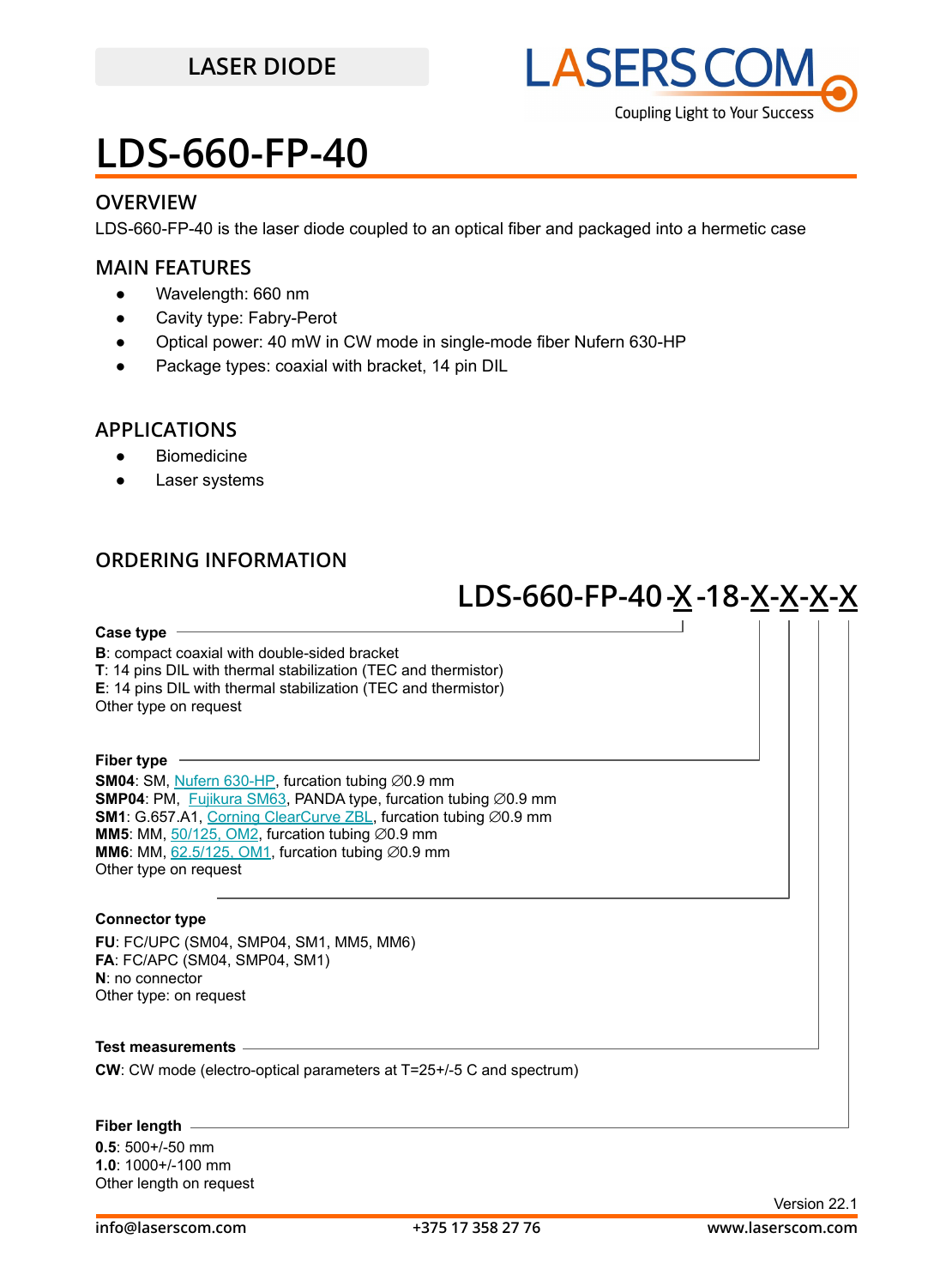

### **ABSOLUTE MAXIMUM RATINGS**

| <b>Parameter</b>             |              | Value       | Unit | <b>Conditions</b>                   |
|------------------------------|--------------|-------------|------|-------------------------------------|
| Laser diode forward current* | Imax         | 160         | mA   | CW, $T = 25^{\circ}$ C              |
| Laser diode reverse voltage  | $V_{RL}$     | 2           | v    |                                     |
| Photodiode reverse voltage   | $V_{\rm RP}$ | 30          | v    |                                     |
| Operating temperature**      | $T_{OP}$     | $-10 - +60$ | °C   | Package B                           |
| Operating temperature**      | $T_{OP}$     | $-40 - +60$ | °C   | Package T, E (Tst = $25^{\circ}$ C) |
| Storage temperature          | sta          | $-20 - +60$ | °C   |                                     |
| Soldering temperature        | sold         | 260         | °C   | Max. 5 seconds                      |

\*Maximal laser diode forward current depends on the operating temperature. Please, refer to the figure below.



\*\*Operating temperature is defined by the case temperature. It is recommended to ensure sufficient heat dissipation so that the module's maximum operating temperature is not exceeded.

Operating temperature for the DIL-14-pins case (T or E) with TEC is defined for internal temperature stabilization at Tst =  $25^{\circ}$ C that corresponds to thermistor resistance Rt = 10 kOhm.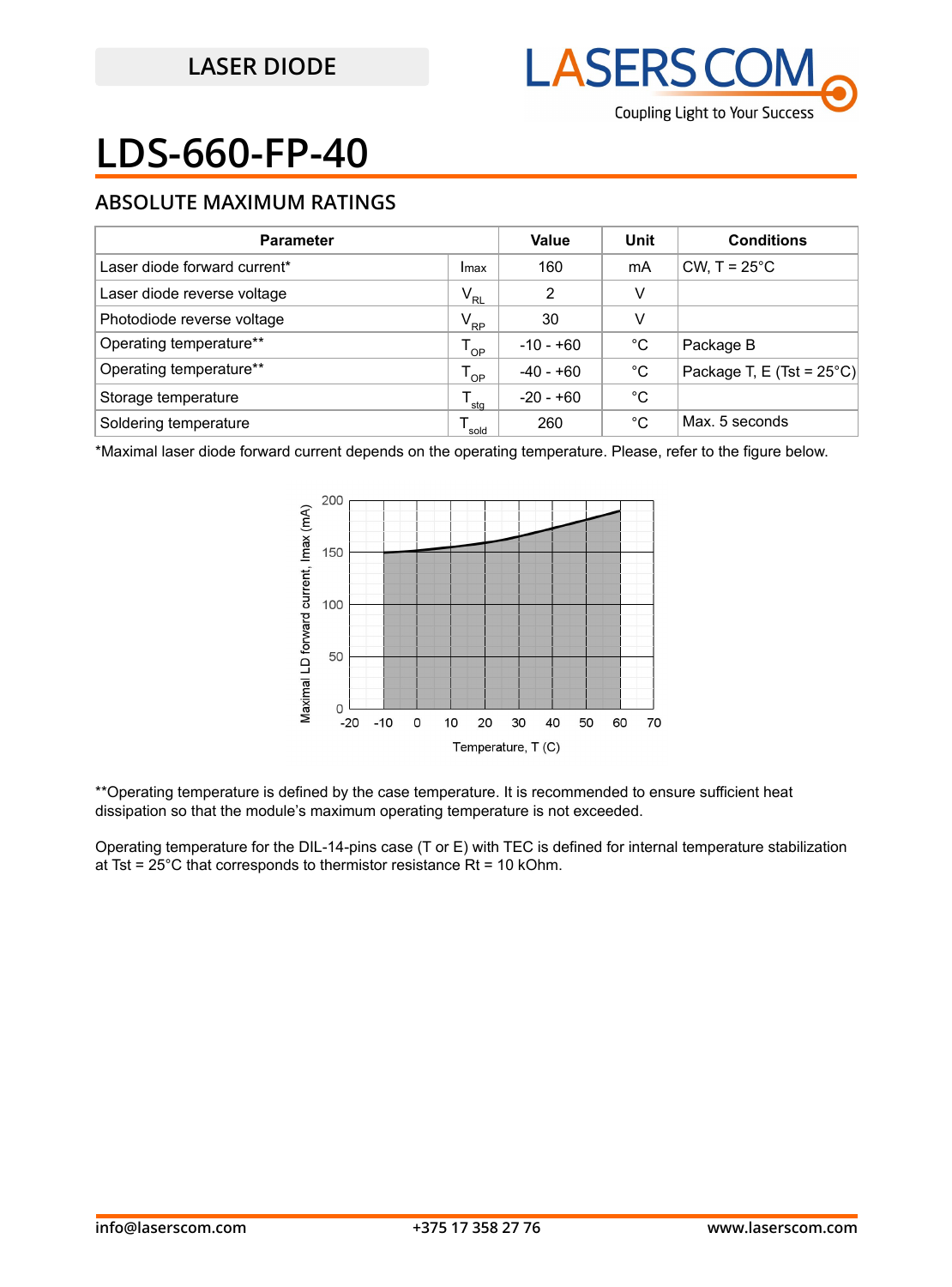

## **ELECTRICAL-OPTICAL CHARACTERISTICS (T = 25 °C)**

| <b>Parameter</b>                   |                   | <b>MIN</b> | <b>TYP</b> | <b>MAX</b> | Unit     | <b>Conditions</b>           |
|------------------------------------|-------------------|------------|------------|------------|----------|-----------------------------|
| Optical power (CW)                 | Pcw               | 40         |            |            | mW       | $CW$ , $lop = 160$ mA, SM04 |
| Mean wavelength                    | λ                 | 655        | 660        | 665        | nm       | $CW$ , $lop = 160$ mA       |
| Spectral width                     | Δλ                |            |            | 3          | nm       | $CW$ , $lop = 160$ mA       |
| Wavelength-temperature coefficient | d <sub>N</sub> dT |            | 0.18       |            | $nm$ /°C | $CW$ , $lop = 160$ mA       |
| Threshold current                  | Ith               |            | 60         | 75         | mA       |                             |
| Slope efficiency                   | Se                | 0.33       | 0.43       |            |          | mW/mA CW, SM04              |
| Operating voltage                  | Vop               |            | 2.5        | 3.3        | V        | $CW$ , $lop = 160$ mA       |
| Polarization extinction ratio      | <b>PER</b>        | 20         |            |            | dB       | CW, SMP04                   |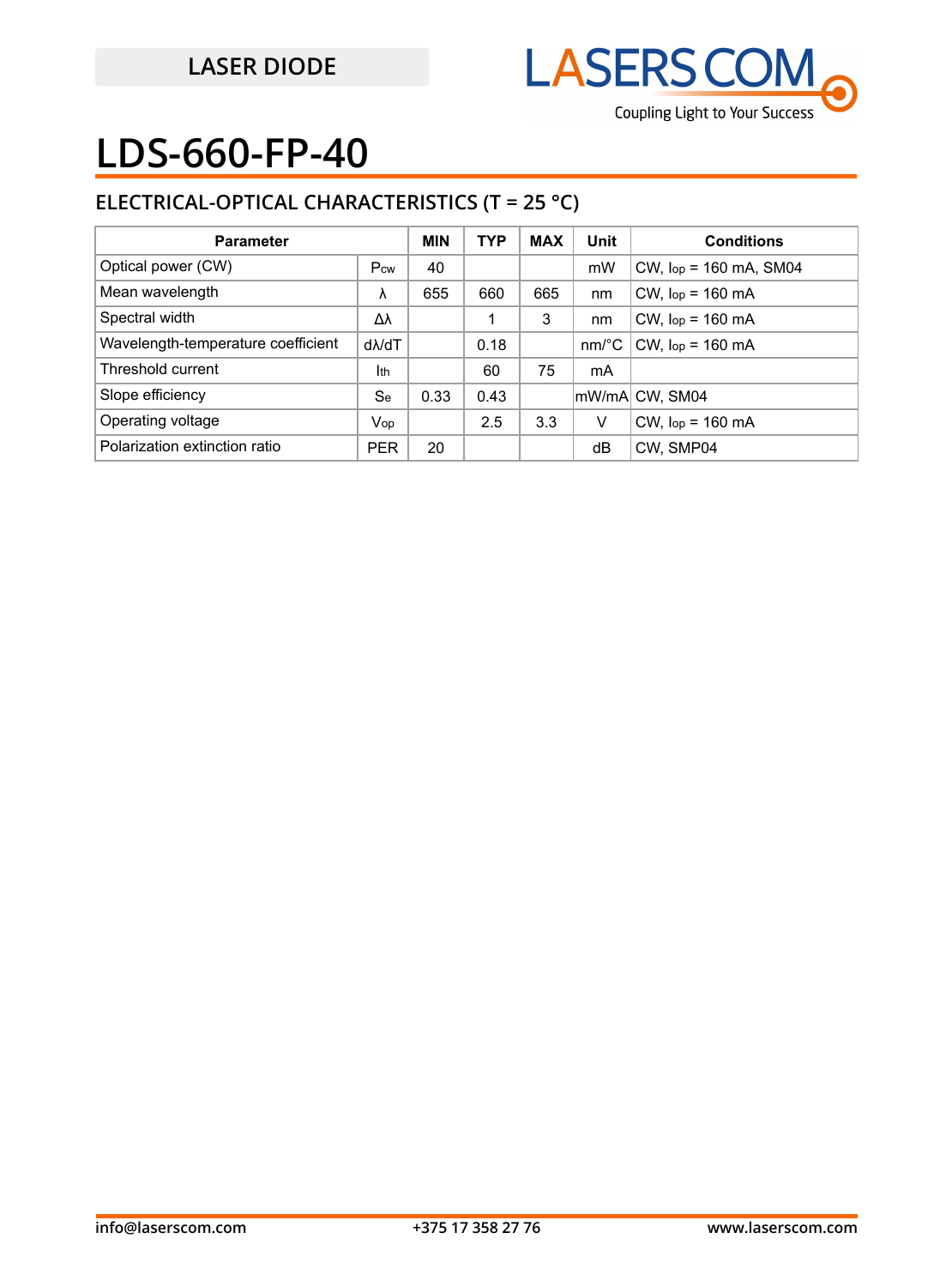## **LASER DIODE**



## **LDS-660-FP-40**



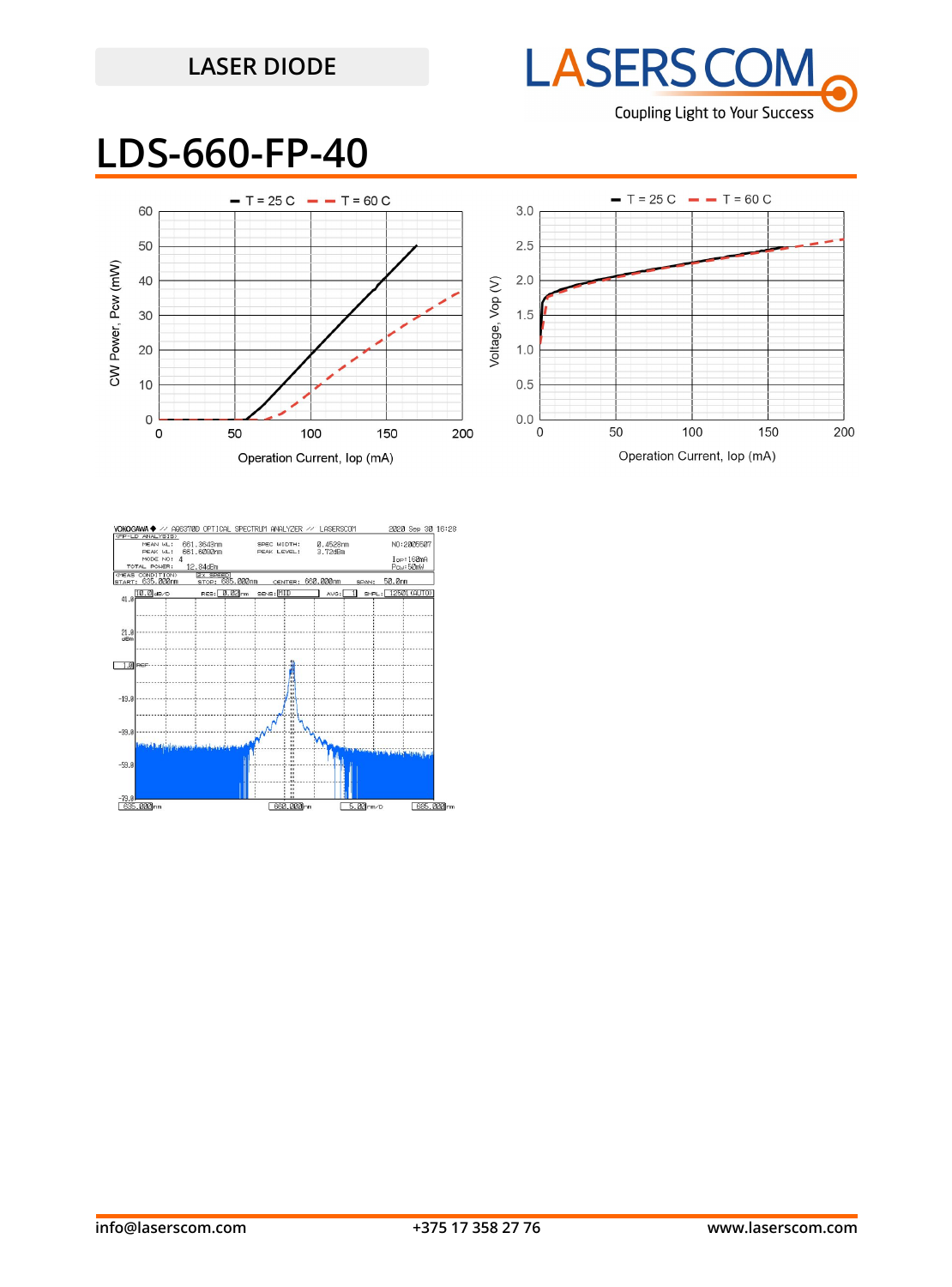## **LASER DIODE**



## **LDS-660-FP-40**